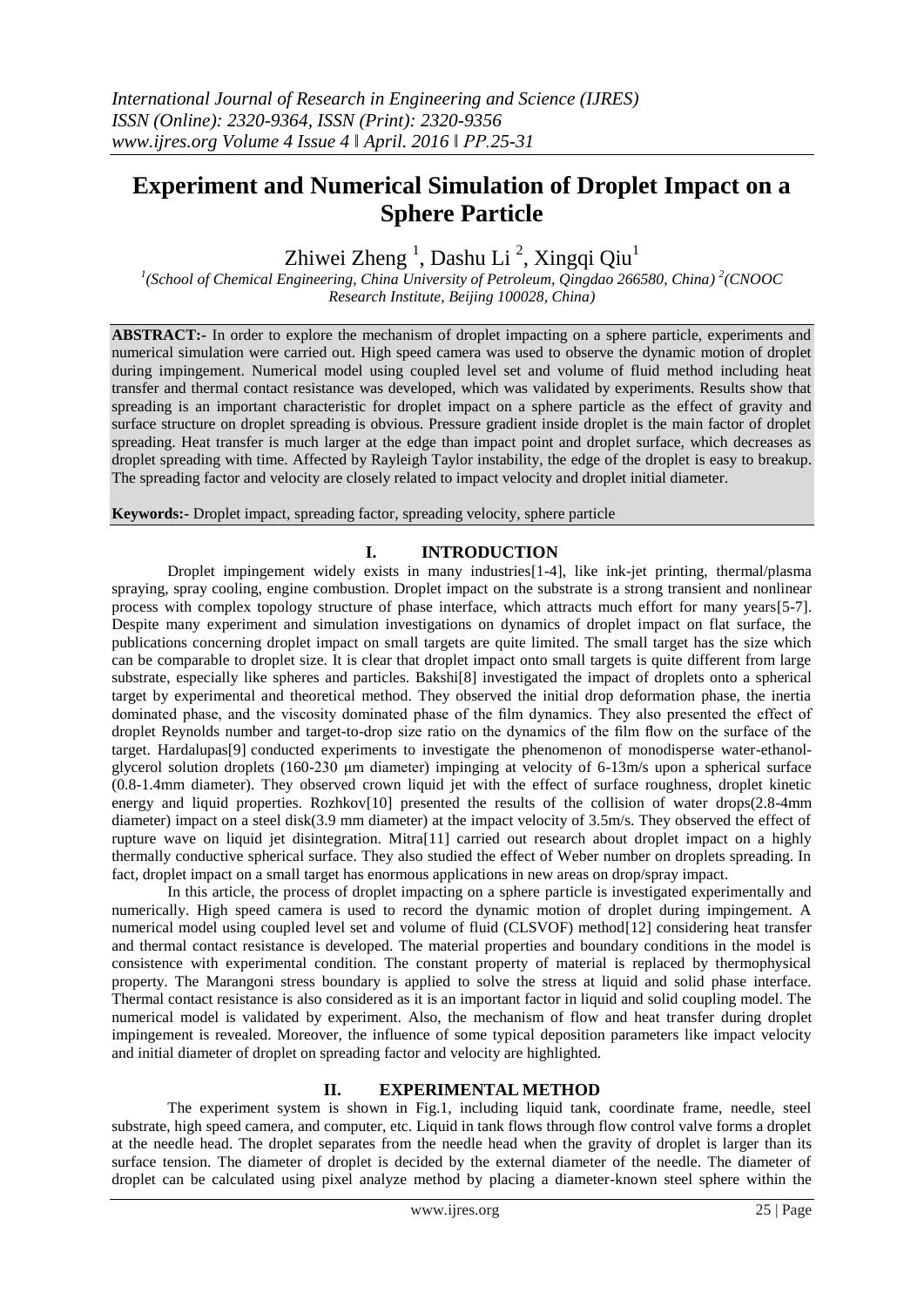shooting area. The impact velocity of the droplet can also be controlled by adjusting the height of sliding support.



1 lights; 2 high speed camera; 3 substrate; 4 droplet; 5 coordinate frame; 6 steel sphere; 7 computer; 8 needle; 9,11 flow control valve; 10 sliding support; 12 liquid tank; 13 thermocouple; 14 heating equipment **Figure 1 Experiments system**

The high speed camera (Basler Company) is set with a horizontal contained angle of  $15^{\circ}$  with a frame rate of 10000 per second. The image resolution is 1024×512. The pixel analyze method is programmed by Matlab. Considering the droplet is not a sphere but an ellipsoid, an equivalent diameter  $(D_h^2 D_v)^{1/3}$  [13] is used, where  $D_h$ ,  $D_v$  is horizontal and vertical diameter of the droplet. In this work, diesel droplet is used, the initial diameter of droplet  $D_0=2.378\pm0.05$ mm, the impact velocity  $U_0=1.49$ m/s, the diameter of sphere particle  $d_p$ =10mm. The impact velocity is the average velocity in 0.5ms before the droplet contact with the liquid film. The temperature of the droplet is 345K, the temperature of substrate is 298K. Fig.2 is the geometric model of droplet impacting on a sphere, where  $D_s$  is spreading diameter, thus the spreading factor is  $f = D_s/D_0$ , the dimensionless time is also defined as  $t^* = t U_0/D_0$ .



**Figure2 Droplet impact on a sphere surface**

#### **III.NUMERICAL METHOD**

In CLSVOF method, its control equation are:

 $\nabla \cdot \mathbf{v} = 0$  (1)

$$
\nabla \cdot \mathbf{v} = 0
$$
\n
$$
\frac{\partial}{\partial t} [\rho(\varphi)\mathbf{v}] + \nabla \cdot [\rho(\varphi)\mathbf{v}\mathbf{v}] = -\nabla p + \nabla \cdot [\mu(\varphi)(\nabla \mathbf{v} + \nabla \mathbf{v}^T)] + \rho(\varphi)\mathbf{g} - \mathbf{F}
$$
\n(1)

$$
\frac{\partial}{\partial t} (\rho(\varphi)c_p T) + \nabla \cdot (\rho(\varphi)c_p \mathbf{v} T) = \nabla \cdot (\lambda \cdot \nabla T)
$$
\n(3)

Where  $\nu$  is velocity vector,  $\vec{F}$  is the source term of surface tension,  $\vec{s}$  is gravity vector,  $\vec{P}$  is pressure,  $\mu$ ( $\varphi$ ) and  $\rho$ ( $\varphi$ ) are dynamic viscosity and density respectively,  $c_p$  is specific heat, T is temperature,  $\lambda$  is heat conductivity coefficient.

The source term of surface tension is solved by CSF(continuum surface force) model proposed by Brackbill[14], which can be expressed as:

$$
\boldsymbol{F} = \boldsymbol{\sigma}\boldsymbol{\kappa}(\varphi)\nabla H(\varphi) \tag{4}
$$

Where  $\kappa$  is curvature,  $\sigma$  is surface tension coefficient,  $H(\varphi)$  is Heaviside function.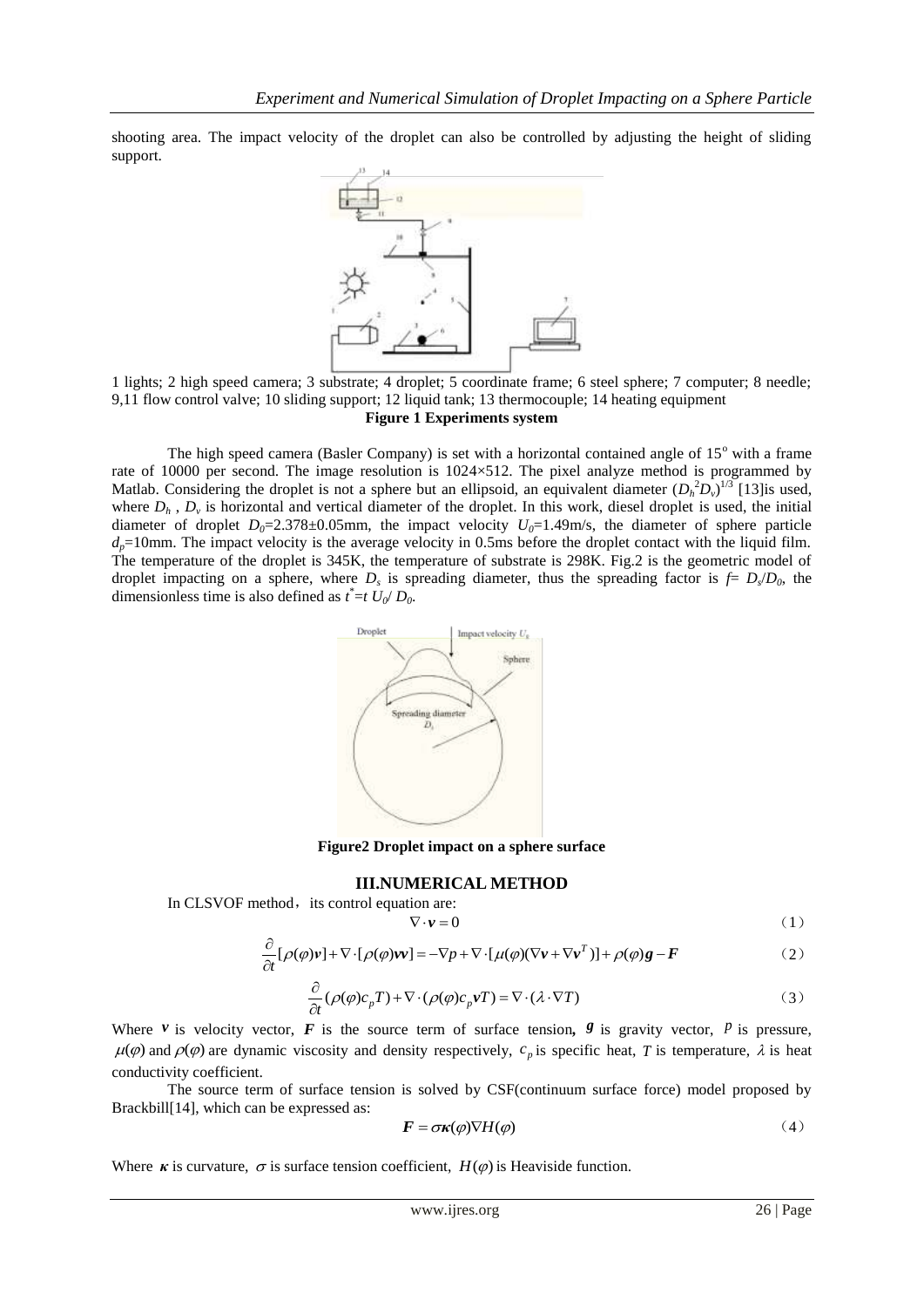In addition, to impose the effect of contact angle, the surface normal at the cell next to the wall can be expressed as:

$$
\mathbf{n} = n_w \cos \theta + \tau_w \sin \theta \tag{5}
$$

Where,  $n_w$  and  $\tau_w$  are the unit vectors normal and tangential to the wall,  $\theta$  is the contact angle at the wall. Here an experimentally measured equilibrium contact angle is used in this model, which can be reasonably capable of predicting the hydrodynamic characteristics. The thermal contact resistance is introduced in this model. The Marangoni stress can be expressed as:

$$
\tau = \frac{d\sigma}{dT} \nabla T \tag{6}
$$

In this paper, a two dimensional model was used to study the process of droplets impact on a sphere particle. In order to improve the calculation precision of phase interface, the grid near the wall surface was refined adaptively. By the grid independence test, the grid size was decided as 0.03mm, which can ensure the accuracy of calculation and save the calculation time and cost. The total grid number was 462000. The initial diameter of droplet  $D_0$  changes from 1mm to 3mm,  $U_0$  changes from 1.2m/s to 3.5m/s,  $d_n$  is constant of 10mm.

The proposed model was solved by Finite Volume Method (FVM), using PRESTO! for calculating pressure. SIMPLE scheme was applied to couple pressure and velocity. The CICSAM[15] algorithm was used for tracking gas-liquid interface. QUICK method was applied in the equation discretization, which can improve the computational accuracy.

#### **IV. RESULTS AND DISCUSSION**

#### **4.1 Model test**

Fig.3 is the comparison of the experimental results with numerical simulation. Where  $D_0=2.378$ mm,  $U_0$ =1.49m/s,  $d_p$ =10mm. The experimental observed results of droplet motion morphology agree well with simulation at the stage of spreading. Fig.3 also shows that the spreading factor of experiments is also close to that of simulation.



#### **4.2 Flow and heat transfer of droplet**

To explore the mechanism of droplet impact on a sphere particle, Fig.4 shows the pressure and velocity distribution at different time of the impact process, where  $D_0=2.378$  mm,  $U_0=1.49$  m/s,  $d_p=10$  mm, 0ms is the time of contact. The pressure is static pressure. As can be seen, *t*=1.6ms, the impact center has a large pressure(1081Pa), therefore, droplet keeps spreading at the sphere surface, at the same time, the edge of the droplet has a relative low pressure(62Pa). The velocity distribution reveals that the velocity in droplet center is vertical 0.8m/s, while at the edge of the droplet, its velocity is 3.05m/s, tangential of the wall, which is much larger than velocity of the droplet center. When *t*=2.6ms, pressure at the center and the edge of the droplet decreases to 350Pa and 35Pa respectively. The velocity at the center and the edge also decreases to 0.5 and 1.6m/s, respectively. The data shows that velocity at the spreading edge is much larger than that in the center of the droplet, therefore, spreading is an important characteristic for droplet impact on a sphere particle. The explanation could be that the effect of gravity and surface structure on droplet spreading is obvious, thus the droplet easily spreads.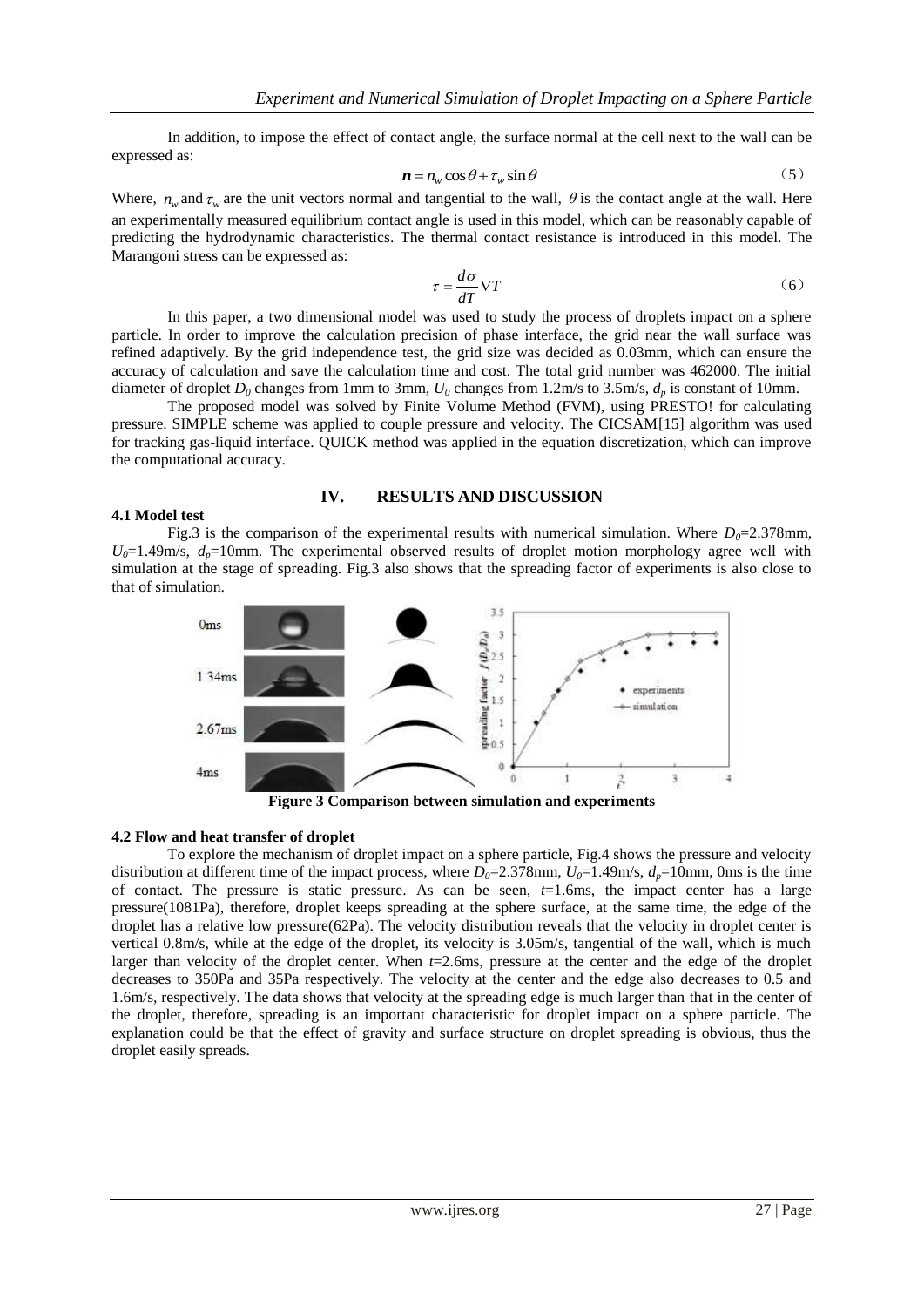

**Figure 4 Pressure and velocity distribution of droplet**

Fig.5 shows the temperature and vorticity distribution. Temperature of droplet is higher than the wall, thus heat transfers from the droplet to the wall. As can be seen, *t*=1.6ms, temperature gradient at the impact center is 750K/mm, much larger than that at the droplet surface(30K/mm). This can be attributed to the different means of heat transfer, where heat transfer is dominated by heat conduction at the impact center, while at the surface, heat transfer is dominated by heat convective. At the same time, temperature gradient at the spreading edge is 3214K/mm, much larger than that at the impact center and droplet surface. This can be explained that liquid film at the spreading edge is much thinner than the main body of droplet, according to Fourier's law the heat transfer amount is larger, so temperature changes obviously at the spreading edge. When *t*=2.6ms, temperature gradient at the impact center decreases to 450K/mm, while temperature gradient at droplet surface decreases to 15K/mm. At the same time, temperature gradient at the edge decreases to 1500K/mm. This can be deduced that heat flux decreases as droplet spreading with time.

Fig.5 also shows that the spreading edge of the droplet has a larger vorticity than that of the main body of the droplet. Due to the effect of Rayleigh Taylor instability, droplet is easy to breakup at the spreading edge.



**Figure 5 Temperature and vorticity distribution of droplet**

# **4.3 Influence of impact velocity**

Fig.6 plots the spreading factor changing with dimensionless time  $t^*$  of different impacting velocity. Where  $D_0=2$ mm,  $d_p=10$ mm,  $U_0$  is 1.2, 2.5, 3.5m/s. As can be seen, spreading factor increases with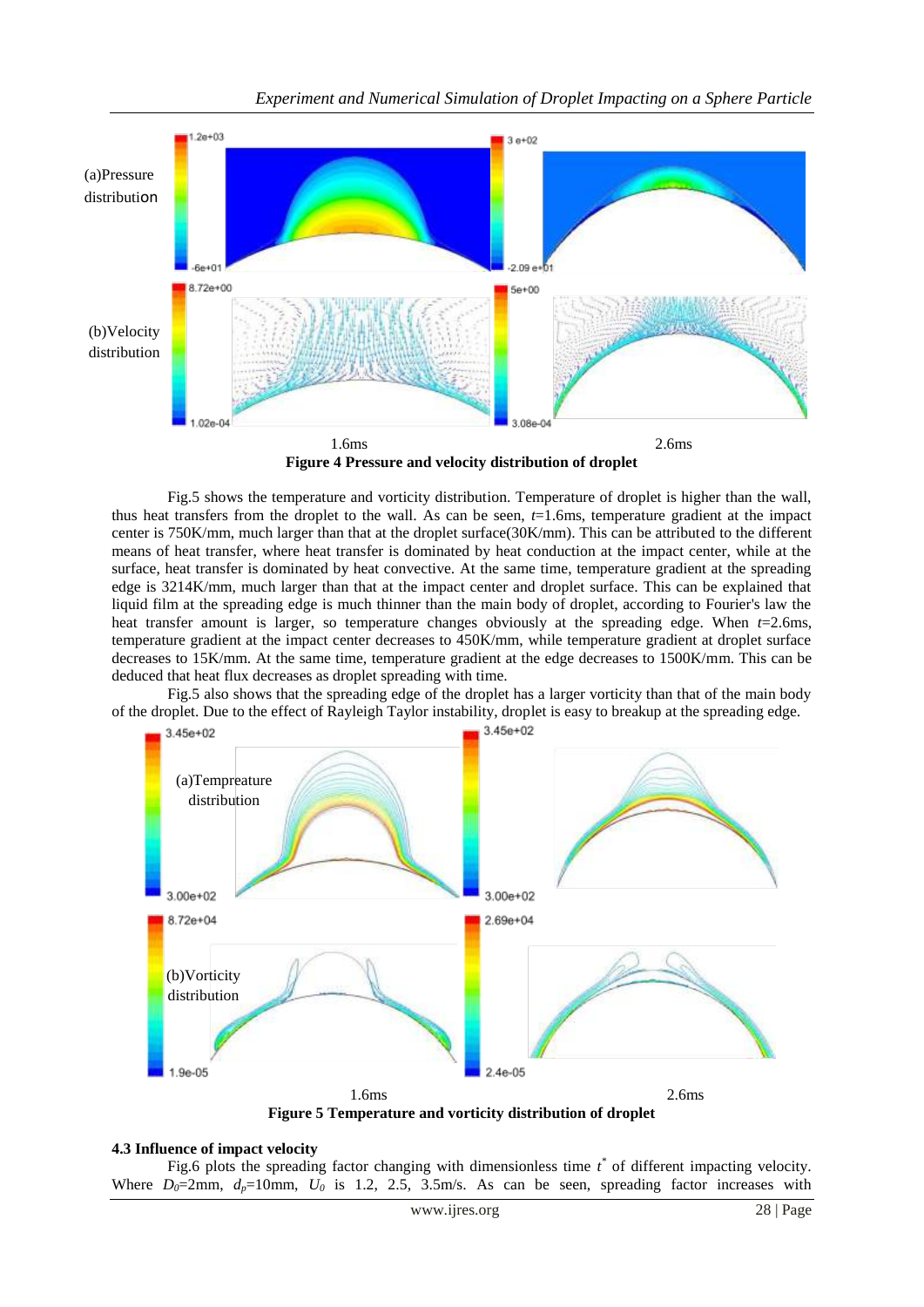dimensionless time, droplet with larger impact velocity has a larger spreading factor, and dimensionless time is longer for reaching its maximum. The spreading factor increases from 1.1 to 1.8 as the impact velocity increases from 1.2m/s to 3.5m/s. The reason for this could be that droplets with larger impact velocity have a larger kinetic energy, this energy could be offset by viscous dissipation and effect of surface tension when spreading. Therefore, droplets with larger impact velocity spread more easily.



**Figure 6 Effect of impact velocity on spreading factor**

Fig.7 shows the relative spreading velocity  $(U_s/U_0)$  of droplet changing with time at different impact velocity. As can be seen, the initial spreading velocity is largest, then it decreases with dimensionless time, when droplet reaches it maximum spreading factor, its spreading velocity decreases to 0m/s. Droplets with larger impact velocity has a lager spreading velocity, and dimensionless time taking for it decreasing to 0m/s is longer. This could be attributed to the larger kinetic energy for droplets with larger impact velocity. Thus, the initial spreading velocity is an important factor for droplet spreading.



**Figure 7 Effect of impact velocity on spreading velocity**

#### **4.4 Influence of droplet diameter**

Fig.8 shows droplets with different initial diameter *D0*, impacting at 1.2m/s on a sphere particle with  $d_p=10$ mm, where the diameter changes from 1mm to 3mm. As can be seen, the spreading factor increases with dimensionless time, droplet with larger initial diameter has a larger spreading factor, and dimensionless time is longer for reaching spreading factor maximum. The maximum spreading factor increases from 1.7 to 2.7 with the initial diameter increases from 1mm to 3mm. This could be attributed to larger kinetic energy of droplets with larger diameter. Droplets with larger initial diameter spread more easily.



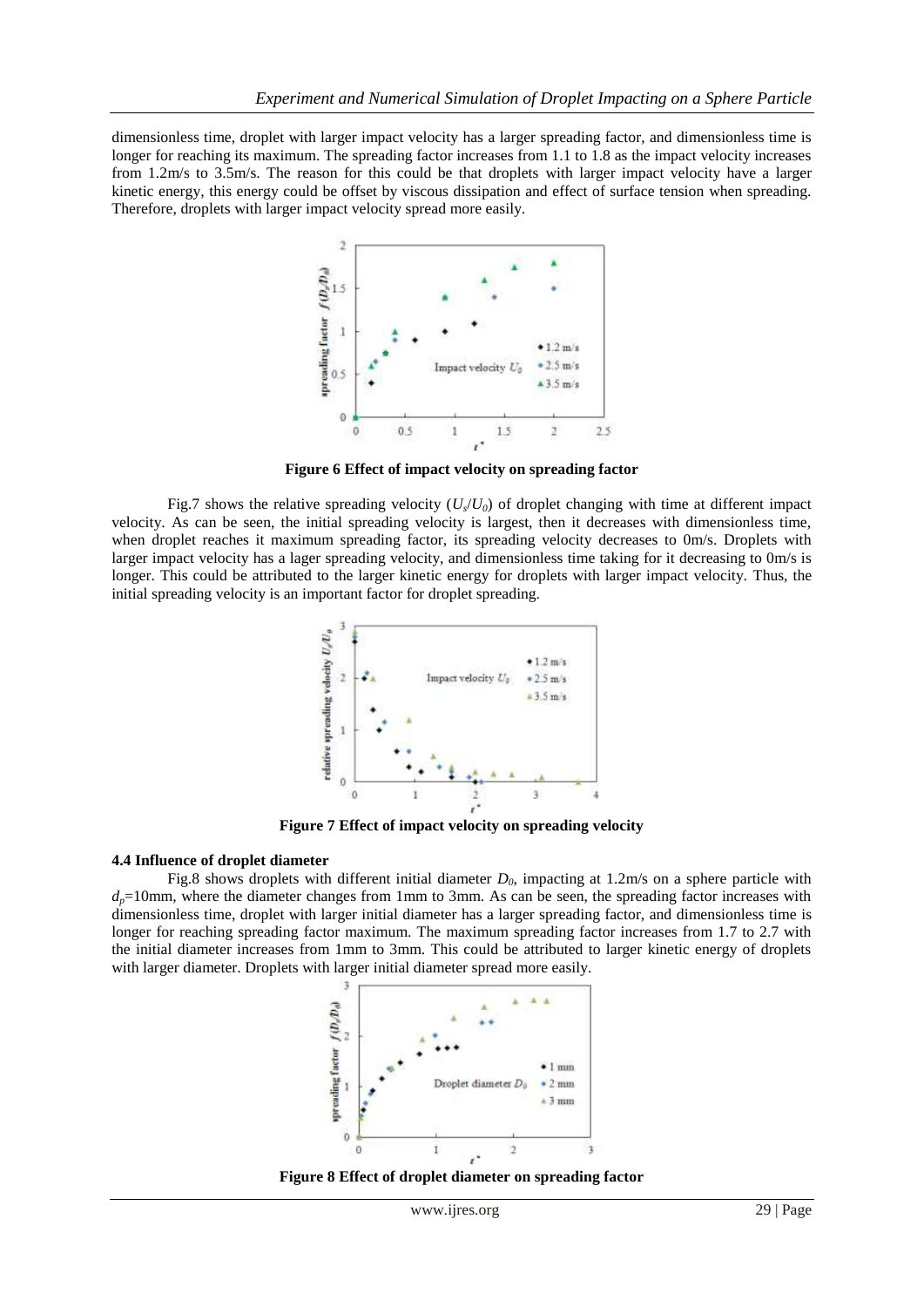Fig.9 shows the relative spreading velocity of droplet changing with time at different initial diameter. As can be seen, the initial spreading velocity is largest, then it decreases with dimensionless time, when reaching the maximum spreading factor, spreading velocity decreases to 0m/s. Droplets with larger diameter has a lager spreading velocity, and dimensionless time taking for it decreasing to 0m/s is longer. From the above analysis, it can be known that initial diameter and impact velocity are important factors of droplet spreading.



**Figure 9 Effect of droplet diameter on spreading velocity**

# **V. CONCLUSION**

Droplet impact on a sphere surface was experimentally and numerically investigated. The numerical results agree well with experiment. Numerical analysis shows that spreading is an important characteristic for droplet impact on a sphere particle as the effect of gravity and surface structure on droplet spreading is obvious. Pressure gradient inside the droplet is the main source of droplet spreading. Heat transfer is much larger at the edge than the impact point and surface of droplet, which decreases as droplet spreads with time. Affected by Rayleigh Taylor instability, the edge of the droplet is easy to breakup. The spreading factor and velocity are closely related to impact velocity and droplet initial diameter. The study of droplet impact on a sphere particle is a start to investigate new application of droplet impingement. In the future research works will focus on droplet impact on substrates of different surface structures.

# **ACKNOWLEDGEMENTS**

The authors gratefully acknowledge the Fundamental Research Funds for the Central Universities of Ministry of Education of China(Grant No. 15CX06052A)

# **REFERENCES**

- [1]. Moreira A L N, Moita A S, Panao M R. Advances and challenges in explaining fuel spray impingement: how much of single droplet impact research is useful?, Progress in energy and combustion science, 36(5), 2010, 554-580.
- [2]. Li Dahsu, Qiu Xingqi, Yu Lei, et al. Review of Spray Droplet Impact on a surface. Industrial Heating, 43(2), 2014, 1-4.
- [3]. Rein M. Phenomena of liquid drop impact on solid and liquid surfaces. Fluid Dynamics Research, 12(2), 1993, 61.
- [4]. Shinoda K, Murakami H. Splat morphology of yttria-stabilized zirconia droplet deposited via hybrid plasma spraying. Journal of thermal spray technology, 19(3), 2010, 602-610.
- [5]. Chandra S, Avedisian C T. On the collision of a droplet with a solid surface. Proceedings of the Royal Society of London. Series A: Mathematical, Physical and Engineering Sciences, 432(1884), 1991, 13- 41.
- [6]. Li Dashu, Qiu Xingqi, Cui Yunjing, et al. Numerical analysis on impacting velocity effect on spray oil droplet impacting onto a surface during diesel engine cold starting. Transactions of the Chinese Society for Agricultural Machinery, 45(6), 2014, 25~31.
- [7]. Escure C, Vardelle M, Fauchais P. Experimental and theoretical study of the impact of alumina drops on cold and hot substrates. Plasma Chemistry and Plasma Processing, 23(2), 2003, 185-221.
- [8]. Bakshi S, Roisman I V, Tropea C. Investigations on the impact of a drop onto a small spherical target. Physics of Fluids, 19(3), 2007, 032102.
- [9]. Hardalupas Y, Taylor A, Wilkins J H. Experimental investigation of sub-millimetre droplet impingement on to spherical surfaces. International Journal of Heat and Fluid Flow, 20(5), 1999, 477- 485.